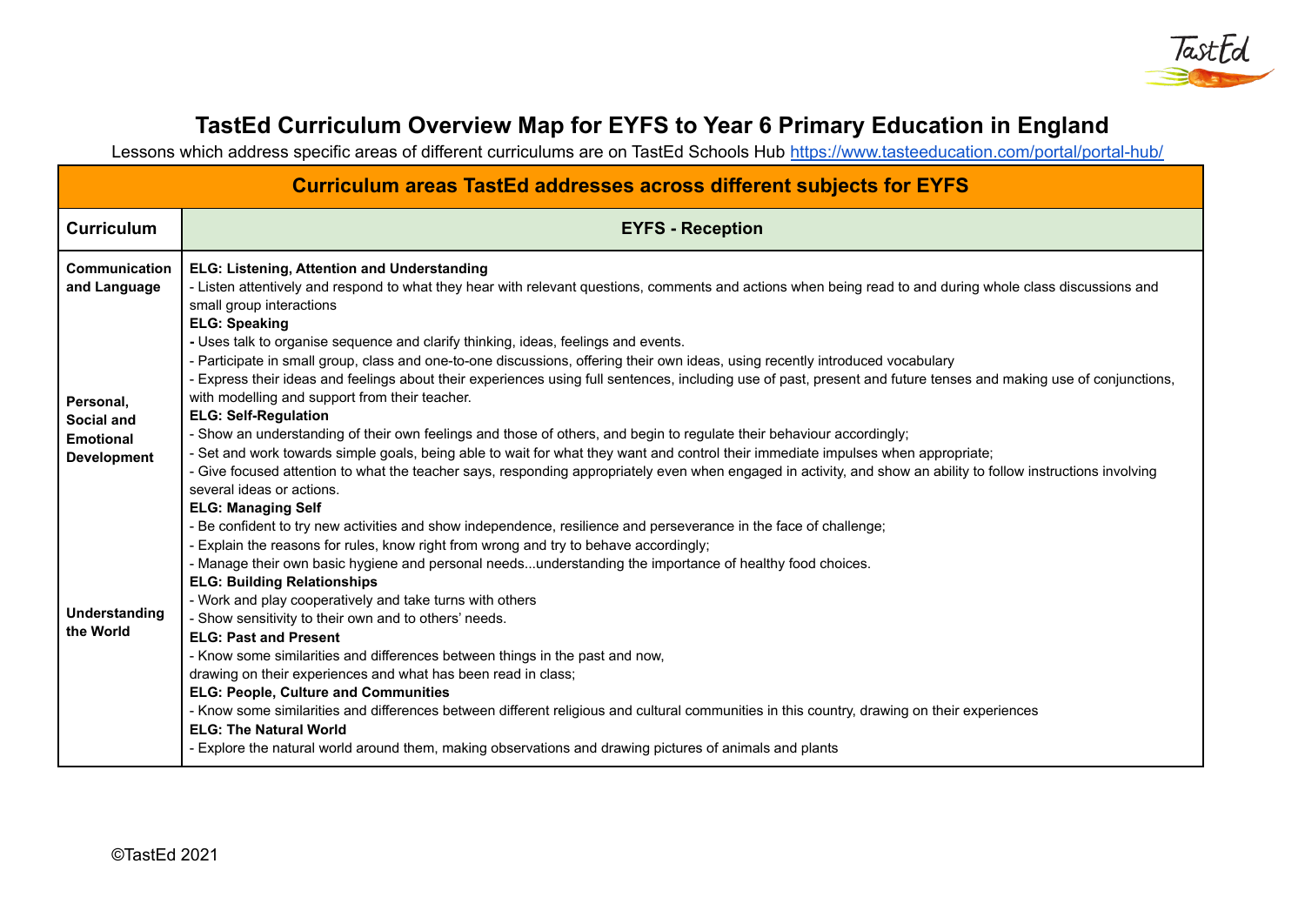

| <b>Curriculum areas TastEd addresses across different subjects for KS1</b> |                                                                                                                                                                                                                                                                                                                                                                                                                                                                                                                                                                                                                                                                                                                                                                                                                                                                                                                                                                                                                                                  |                                                                                                                                                                                                                                                                                                                                                                                                                                                         |  |  |  |  |  |
|----------------------------------------------------------------------------|--------------------------------------------------------------------------------------------------------------------------------------------------------------------------------------------------------------------------------------------------------------------------------------------------------------------------------------------------------------------------------------------------------------------------------------------------------------------------------------------------------------------------------------------------------------------------------------------------------------------------------------------------------------------------------------------------------------------------------------------------------------------------------------------------------------------------------------------------------------------------------------------------------------------------------------------------------------------------------------------------------------------------------------------------|---------------------------------------------------------------------------------------------------------------------------------------------------------------------------------------------------------------------------------------------------------------------------------------------------------------------------------------------------------------------------------------------------------------------------------------------------------|--|--|--|--|--|
| <b>Curriculum</b>                                                          | Year 1                                                                                                                                                                                                                                                                                                                                                                                                                                                                                                                                                                                                                                                                                                                                                                                                                                                                                                                                                                                                                                           | Year <sub>2</sub>                                                                                                                                                                                                                                                                                                                                                                                                                                       |  |  |  |  |  |
| <b>English</b>                                                             | <b>Writing</b><br>- Composing a sentence orally before writing it.<br>- Use of comparatives: sweetest, crunchiest<br><b>Spelling</b><br>- Adding -er and -est to adjectives (this pepper is bigger / biggest /<br>smaller / smallest, crunchy, crunchier, crunchiest<br><b>Spoken Language</b><br>- articulate and justify answers, arguments and opinion                                                                                                                                                                                                                                                                                                                                                                                                                                                                                                                                                                                                                                                                                        | Writing<br>- Composing a sentence orally before writing it.<br>- Narratives about personal experiences.<br><b>Spoken Language</b><br>- Gives well structured descriptions and explanations.<br>- Articulate and justify answers, arguments and opinions<br>- using conjunctions                                                                                                                                                                         |  |  |  |  |  |
| <b>Science</b>                                                             | Animals, including humans<br>- describe the importance for humans ofeating the right amounts<br>of different types of food, with reference to fruits and vegetables.<br><b>Plant Science</b><br>- Pupils should explore, name, discuss and raise and answer<br>questions about everyday materials so that they become familiar<br>with the names of materials and properties such as: hard/soft;<br>stretchy/stiff; shiny/dull; rough / smooth                                                                                                                                                                                                                                                                                                                                                                                                                                                                                                                                                                                                   | Living things and their habitats<br>- describe how animals obtain their food from plants and other animals, using the idea of a<br>simple food chain, and identify and name different sources of food<br>Animals, including humans<br>- find out about and describe the basic needs of animals, including humans, for survival<br>- describe the importance for humans of exercise, eating the right amounts of different types<br>of food, and hygiene |  |  |  |  |  |
| D&T                                                                        | <b>Cooking and Nutrition</b><br>- Use the basic principles of a healthy and varied diet to prepare dishes and understand where food comes from.                                                                                                                                                                                                                                                                                                                                                                                                                                                                                                                                                                                                                                                                                                                                                                                                                                                                                                  |                                                                                                                                                                                                                                                                                                                                                                                                                                                         |  |  |  |  |  |
| <b>RSE&amp;HE</b>                                                          | <b>Respectful relationships</b><br>- the importance of respecting others, even when they are very different from them (for example, physically, in character, personality or backgrounds), or make<br>different choices or have different preferences or beliefs.<br>- the conventions of courtesy and manners<br>- the importance of self-respect and how this links to their own happiness<br>- that in school and in wider society they can expect to be treated with respect by others, and that in turn they should show due respect to others<br><b>Mental Wellbeing</b><br>- that there is a normal range of emotions (e.g. happiness, sadness, anger, fear, surprise, nervousness) in relation to different experiences and situations'<br>- how to recognise and talk about their emotions including having a varied vocabulary of words to use when talking about their own and others' feelings'<br><b>Healthy eating</b><br>- what constitutes a healthy diet' and the principles of planning and preparing a range of healthy meals |                                                                                                                                                                                                                                                                                                                                                                                                                                                         |  |  |  |  |  |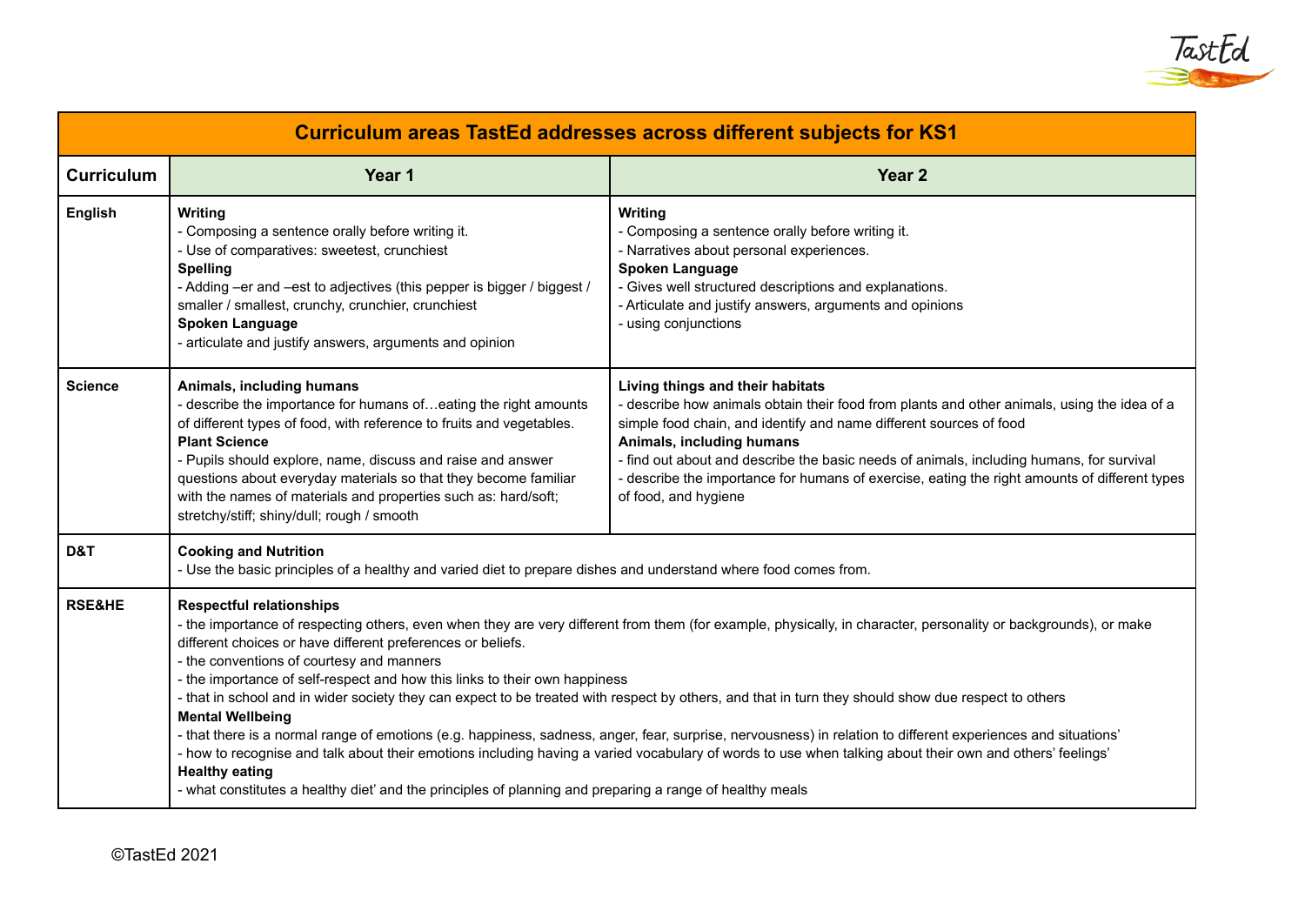

| <b>Curriculum areas TastEd addresses across different subjects for KS2</b> |                                                                                                                                               |                                                                                                                                                                                                                                                                                                                                                                                                                                                                                                                                                                            |                                                                                                                                                                                                                                                                                                                                                                                                                                                                                                                                                                                                                  |                                                                                                                                                                                                                                                                                                                                    |  |  |  |  |
|----------------------------------------------------------------------------|-----------------------------------------------------------------------------------------------------------------------------------------------|----------------------------------------------------------------------------------------------------------------------------------------------------------------------------------------------------------------------------------------------------------------------------------------------------------------------------------------------------------------------------------------------------------------------------------------------------------------------------------------------------------------------------------------------------------------------------|------------------------------------------------------------------------------------------------------------------------------------------------------------------------------------------------------------------------------------------------------------------------------------------------------------------------------------------------------------------------------------------------------------------------------------------------------------------------------------------------------------------------------------------------------------------------------------------------------------------|------------------------------------------------------------------------------------------------------------------------------------------------------------------------------------------------------------------------------------------------------------------------------------------------------------------------------------|--|--|--|--|
| <b>Curriculum</b>                                                          | Year <sub>3</sub>                                                                                                                             | Year 4                                                                                                                                                                                                                                                                                                                                                                                                                                                                                                                                                                     | Year <sub>5</sub>                                                                                                                                                                                                                                                                                                                                                                                                                                                                                                                                                                                                | Year <sub>6</sub>                                                                                                                                                                                                                                                                                                                  |  |  |  |  |
| English                                                                    | Writing<br>- Composing a sentence orally<br>before writing it.<br>- using conjunctions                                                        | Writing<br>- 'draft and write by composing and<br>rehearsing sentences orallyprogressively<br>building a varied and rich vocabulary and<br>an increasing range of sentence structures<br>- 'use further prefixesand understand how<br>to add them'. 'I disliked the yellow carrot<br>but I liked the orange carrot'.<br>Spoken Language<br>- 'articulate and justify answers, arguments<br>and opinions, such as 'My favourite was<br>the purple carrot because it was unusual'.<br>- using conjunctions                                                                   | Writing<br>- use further prefixesand understand how<br>to add them'. 'I disliked the yellow carrot but<br>I liked the orange carrot;<br>- Composing a sentence orally before<br>writing it. Using fronted adverbials<br><b>Spelling</b><br>- Adding -ing and -ed: peel, peeling, peeled.<br>- Adding -ier, -er and -iest: Crunchy,<br>crunchier, crunchiest. Loud, louder, loudest<br>Spoken Language<br>- 'articulate and justify answers, arguments<br>and opinions, such as 'My favourite was the<br>purple carrot because it was unusual'<br>-using conjunctions                                             | Writing<br>- 'use further prefixesand<br>understand how to add them'. 'I<br>disliked the<br>red tomato because it was too<br>squishy'.<br><b>Spoken Language</b><br>- 'articulate and justify answers,<br>arguments and opinions, such<br>as 'My favourite was the purple<br>carrot because it was unusual<br>-using conjunctions' |  |  |  |  |
| <b>Science</b>                                                             | <b>Plants</b><br>- identify and describe the<br>functions of different parts of<br>flowering plants: roots,<br>stem/trunk, leaves and flowers | <b>Working scientifically</b><br>Using results to draw simple conclusions,<br>make predictions for new values, suggest<br>improvements and raise further questions. /<br>Identifying differences, similarities or<br>changes related to simple scientific ideas<br>and processes<br>- Using results to draw simple conclusions,<br>make predictions for new<br>values, suggest improvements and raise<br>further questions.<br><b>Plants</b><br>- identify and describe the functions of<br>different parts of flowering plants: roots,<br>stem/trunk, leaves and flowers. | <b>Working scientifically</b><br>- Using results to draw simple conclusions,<br>make predictions for new values, suggest<br>improvements and raise further questions.<br>- Identifying differences, similarities or<br>changes related to simple scientific ideas<br>and processes.<br>- Gathering, recording, classifying and<br>presenting data in a variety of ways to help<br>in answering questions<br><b>States of matter</b><br>- observe that some materials change state<br>when they are heated or cooled, and<br>measure or research the temperature at<br>which this happens in degrees Celsius (°C) |                                                                                                                                                                                                                                                                                                                                    |  |  |  |  |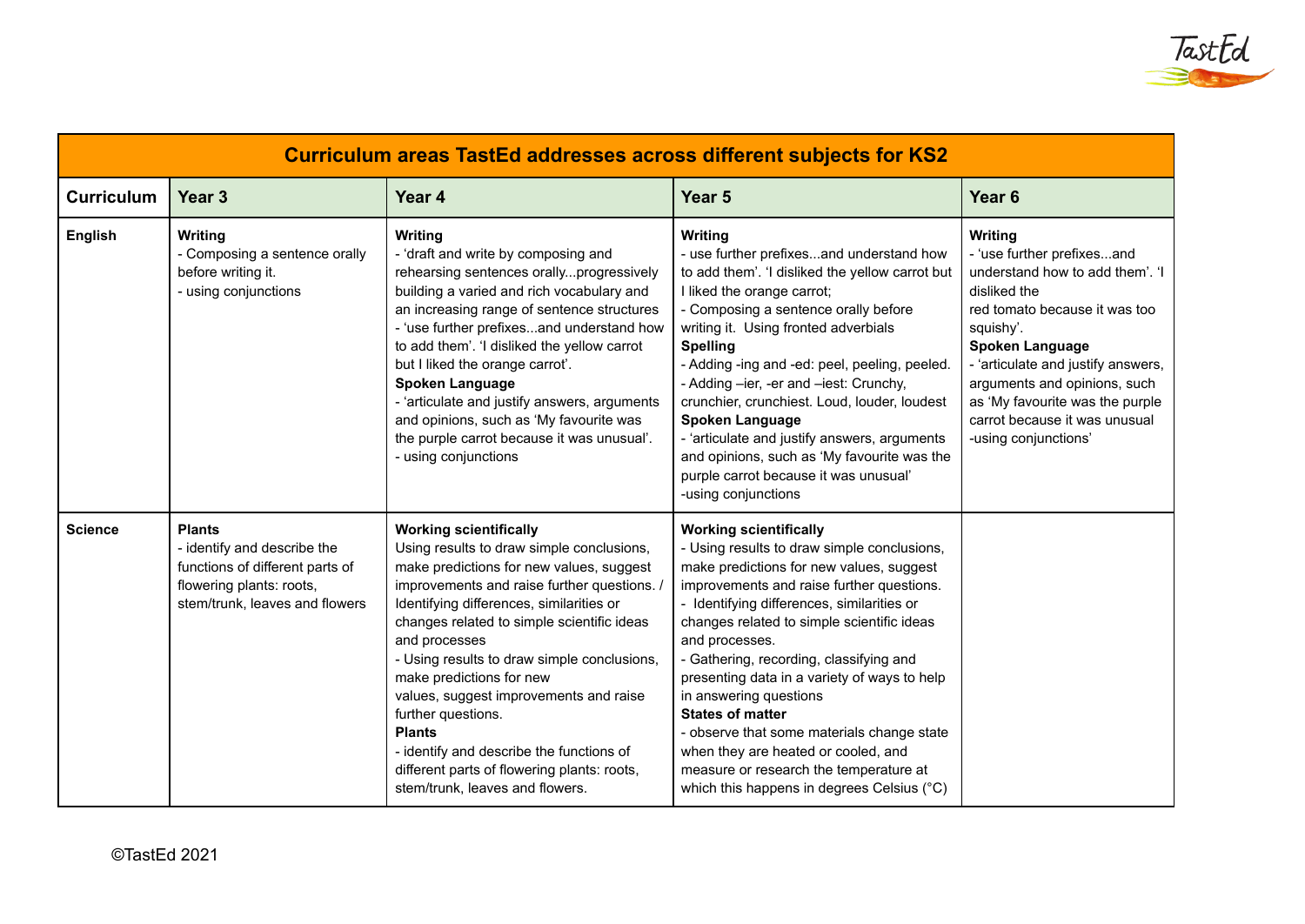

|                   |                                                                                                                                                                                                                                                                                                                                                                                                                                                                                                                                                                                                                                                                                                                                                                                                                                                                                                                                        | Animals, including humans<br>- identify that animals, including humans,<br>need the right types and amount of<br>nutrition, and that they cannot make their<br>own food; they get nutrition from what they<br>eat |  |  |  |  |
|-------------------|----------------------------------------------------------------------------------------------------------------------------------------------------------------------------------------------------------------------------------------------------------------------------------------------------------------------------------------------------------------------------------------------------------------------------------------------------------------------------------------------------------------------------------------------------------------------------------------------------------------------------------------------------------------------------------------------------------------------------------------------------------------------------------------------------------------------------------------------------------------------------------------------------------------------------------------|-------------------------------------------------------------------------------------------------------------------------------------------------------------------------------------------------------------------|--|--|--|--|
| D&T               | <b>Cooking and Nutrition</b><br>- Understand and apply the principles of a healthy and varied diet<br>- Prepare and cook a variety of predominantly savoury dishes using a range of cooking techniques<br>- Understand seasonality, and know where and how a variety of ingredients are grown, reared, caught and processed                                                                                                                                                                                                                                                                                                                                                                                                                                                                                                                                                                                                            |                                                                                                                                                                                                                   |  |  |  |  |
| <b>RSE&amp;HE</b> | 'the importance of respecting others, even when they are very different from them (for example, physically, in character, personality or backgrounds), or<br>make different choices or have different preferences or beliefs'.<br>'the conventions of courtesy and manners'<br>'the importance of self-respect and how this links to their own happiness. • that in school and in wider society they can expect to be treated with respect<br>by others, and that in turn they should show due respect to others'<br>'that there is a normal range of emotions (e.g. happiness, sadness, anger, fear, surprise, nervousness) and scale of emotions that all humans<br>experience in relation to different experiences and situations.'<br>'how to recognise and talk about their emotions including having a varied vocabulary of words to use when talking about their own and others' feelings'<br>'what constitutes a healthy diet' |                                                                                                                                                                                                                   |  |  |  |  |

### **Curriculums referenced include:**

Statutory framework for the early years foundation stage (2021)

[https://assets.publishing.service.gov.uk/government/uploads/system/uploads/attachment\\_data/file/974907/EYFS\\_framework\\_-\\_March\\_2021.pd](https://assets.publishing.service.gov.uk/government/uploads/system/uploads/attachment_data/file/974907/EYFS_framework_-_March_2021.pdf) [f](https://assets.publishing.service.gov.uk/government/uploads/system/uploads/attachment_data/file/974907/EYFS_framework_-_March_2021.pdf)

# RSE and Health Education (2020) -

[https://assets.publishing.service.gov.uk/government/uploads/system/uploads/attachment\\_data/file/1019542/Relationships\\_Education\\_\\_Relation](https://assets.publishing.service.gov.uk/government/uploads/system/uploads/attachment_data/file/1019542/Relationships_Education__Relationships_and_Sex_Education__RSE__and_Health_Education.pdf) ships\_and\_Sex\_Education\_RSE\_\_and\_Health\_Education.pdf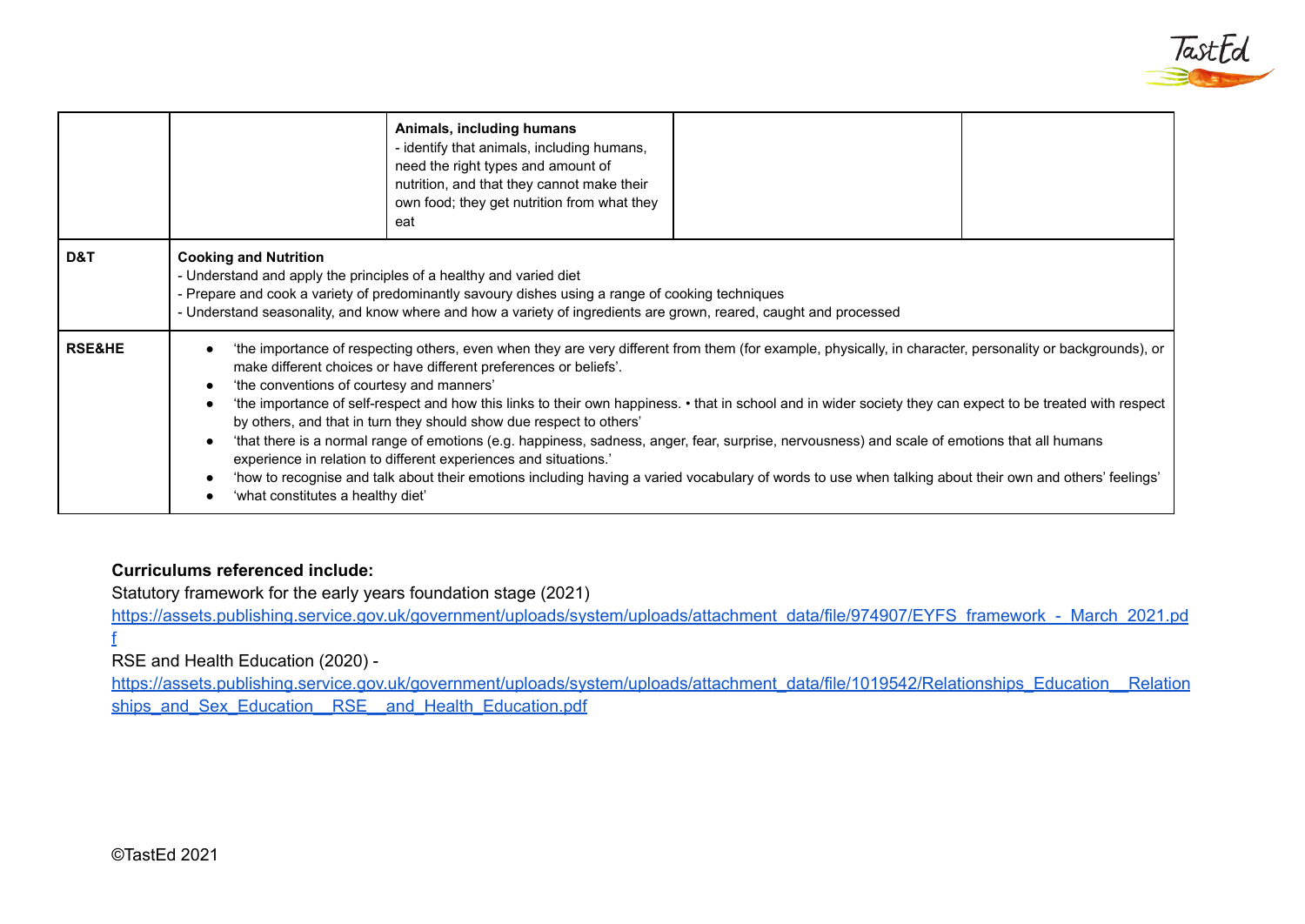

# **Broad ideas linking the curriculum and TastEd**

#### **EYFS - Reception**

- Painting and drawing fruits and vegetables
- Use one word to describe fruit and vegetables, particularly linked to the senses… The tomato smells…. The carrot looks….
- HA can try to write one sentence about the fruit or vegetables they have explored.
- Role play area where they can make up recipes
- Basic counting
- Sorting food into colours, shapes, sizes, types, patterns adult led activity with real foods
- Sorting the same food into different groups when food cut up differently
- Sorting foods into healthy and treat foods
- Sorting foods into where they are grown in the soil, on a tree, on a plant
- Sorting foods into where they come from other countries, this country
- Food sculptures use junk modelling to make food sculptures
- Counting using foods such as berries, cherry tomatoes, chopped up pieces of vegetables
- Use messy tables to arrange foods of the same colour or same shape for sensory play all red foods… adult led inquiry into what are the differences
- Create a collage depicting fruits and vegetables with different textures. Provide the children with a range of materials for sticking on the collage: shiny paper, matt paper, corrugated paper, fabric.

**KS1**

#### **Literacy**

- Drawing a picture of the vegetable and then writing about it
- Comparing vegetables and fruit using 'and' and 'but'
- Using conjunctions to explain why "I didn't like the cabbage because…."
- Vocab expanding activity using synonyms to describe food, to build a word bank
- Acrostic poems using simple rhyming words from word bank
- Creating non-fiction guide to sensory properties of fruit and vegetables or the senses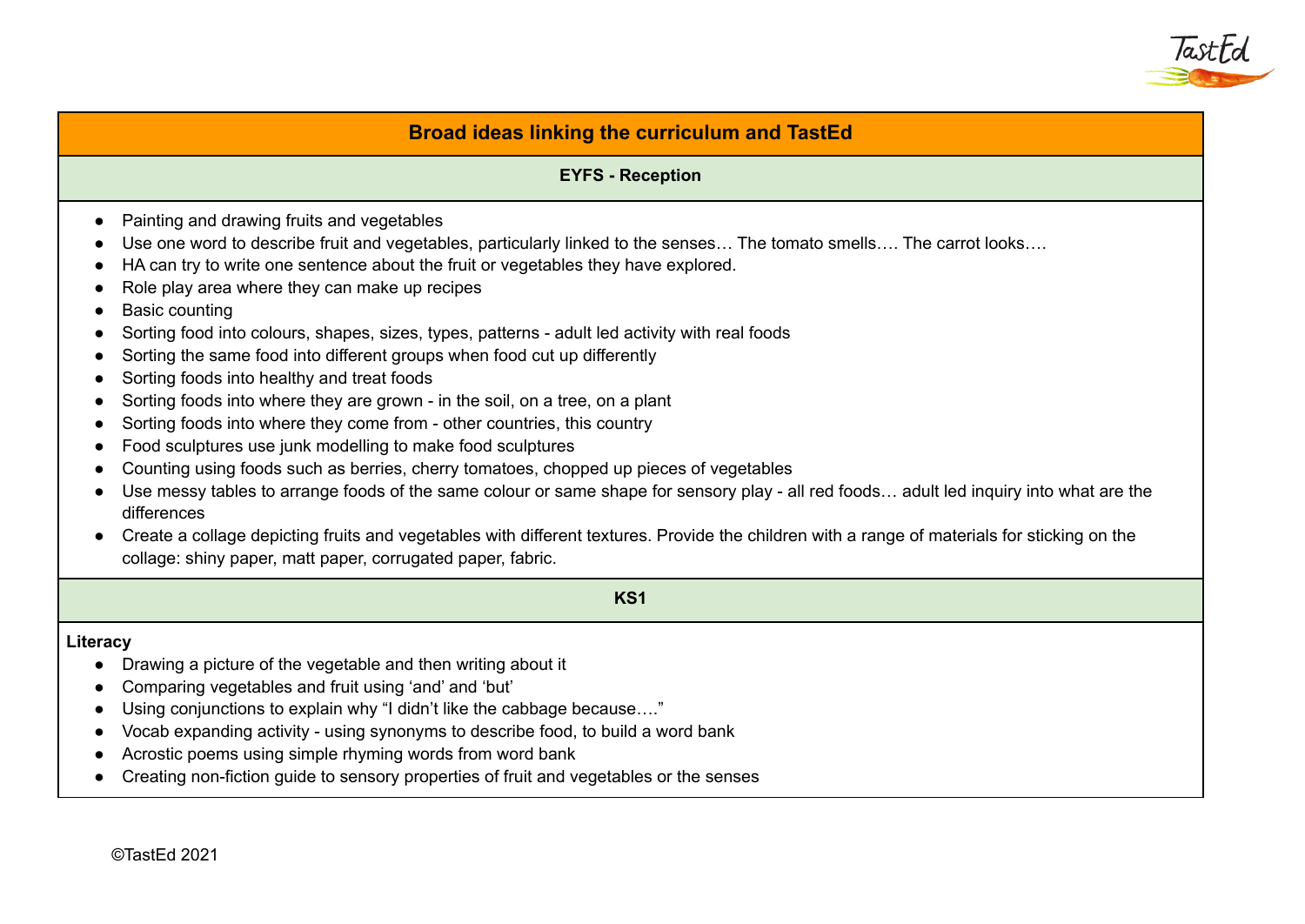

● Write a campaign letter to your school cook and headteacher to ask for different vegetables prepared in different ways explaining why. **Maths**

# ● relate the shapes of fruit and veg to other 3D shapes in geometry.

● Ranking different fruits and vegetables by size, weight, taste preference

# **Science**

- TastEd lessons can be used for example to support "comparing objects, materials and living things and, with help, decide how to sort and group them, observe changes over time, and, with guidance, they should begin to notice patterns and relationships" Science KS1.
- TastEd lessons could also support "simple measurements and equipment (for example, hand lenses, egg timers) to gather data, carry out simple tests, record simple data" Science KS1. For example collecting data on preferences, making tallies or evaluating which is the softest fruit.
- Considering seasonal changes in foods, linking to harvest, and sorting fruit and veg into groupings, beginning to start classification. Group via where grown in the world, season it grows in the UK, via sensory properties of seasonal fruits or veg, such as soft berries, hard squashes and pumpkins, long cucumbers, leeks, parsnips, 3D shapes such parsnips, carrots etc.
- Use TastEd to learn about the senses
- Do some science experiments about the change of state of water at different temperatures. There are some excellent short films on BBC Bitesize - especially good is 'Freezing point and Boiling point' (BBC Bitesize KS2 science/changing materials).
- Science:Use red cabbage to create a Ph indicator to test for acids and alkalis
- https://littlebinsforlittlehands.com/red-cabbage-science-experiment-chemistry/
- Compare seasonal foods what do we eat more of in the summer compared to winter. Is it the same all over the world?
- Connect with growing "Where possible, they should observe the growth of flowers and vegetables that they have planted" Science KS1 either from seed or from veg scraps such as salad, celery and onions.
- TastEd lessons can help explore parts of plants to cover "They should become familiar...plant structures (including leaves, flowers (blossom), petals, fruit, roots, bulb, seed, trunk, branches, stem)" Science KS1
- TastEd lessons discussion of the senses can help children learn about "the names of the main body parts (including head, neck, arms, elbows, legs, knees, face, ears, eyes, hair, mouth, teeth)" Science KS1

**History**

● If you are doing a history topic, you could look at dried fruit in history and look in more depth about why people needed to make dried fruits in the days before refrigeration. Dried figs were part of the staple diet for ancient Greeks and Romans. 'Raisins of the sun' – i.e. raisins! – were eaten by the Tudors.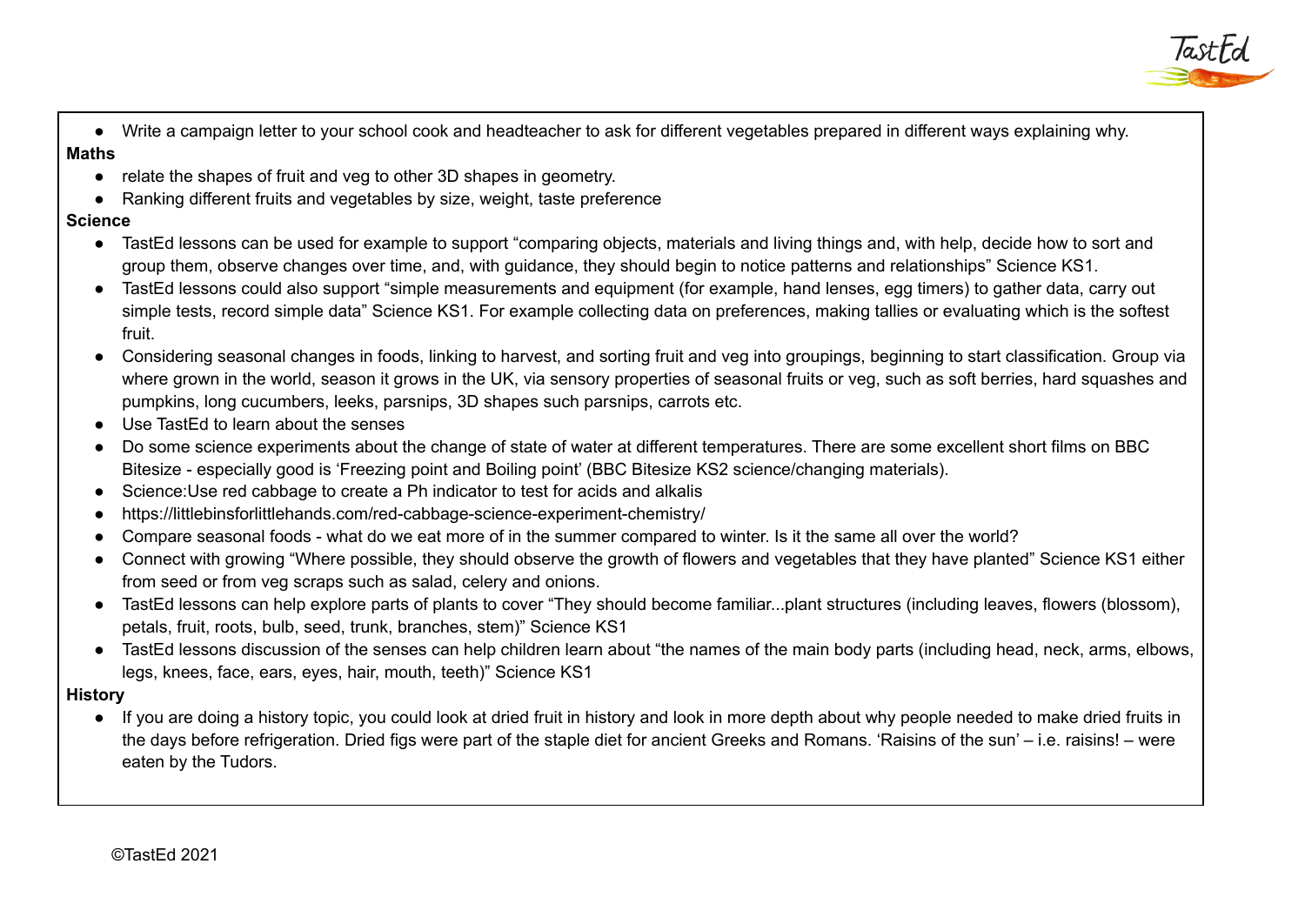### **Art**

- Painting using food stains / dyes
- Painting still lifes of fruit and vegetables like some of the great artists (compare styles of Picasso with Caravaggio)
- Connect to cultural topics of foods how foods are cooked in other countries. For example use of herbs in certain dishes
- Exploring colours of different foods are all tomatoes the same colours? Grouping foods by colour? Exploring the different colours in one foods (inside and outside of an onion, grapefruit) or different colours on the same fruits (such as apples).
- Making prints with foods

# **Design and Technology**

- Connect the vegetables or fruit in a lesson to a recipe that could be made by the children. Consider soups, salads, dips, sandwiches, couscous. Each lesson plan has a recipe suggestion.
- The children could design their own green salad using raw green salad vegetables such as celery, cucumber, lettuce, rocket and herbs.
- Try experimenting with freezing some other pieces of fruit. You could get children to design their own healthy frozen fruit kebab by threading fruits on a wooden skewer. Soft fruits tend to be the best: chunks of melon, bananas, pieces of plum.

●

# **KS2 Literacy** ● Developing adjectives in writing ● Use modal verbs to give advice about healthy eating ● Using debating skills to compare the sensory properties for or against certain vegetables. Those in favour of eating mushrooms vs those against ● Writing a recipe, ordering ingredients and steps, is a great way to learn Key Stage 2 instruction writing skills. Or create their own TastEd lesson using instructional writing. • Use the subjunctive mood to write about being a vegetable ... "If I were a butternut squash...." ● Develop poems about preferences, why I love eating roasted cauliflower, how the cauliflower feels when it thrown away at school lunches ● Developing fantasy stories using vegetables as characters - like Veg Power's Eat Them To Defeat Them campaign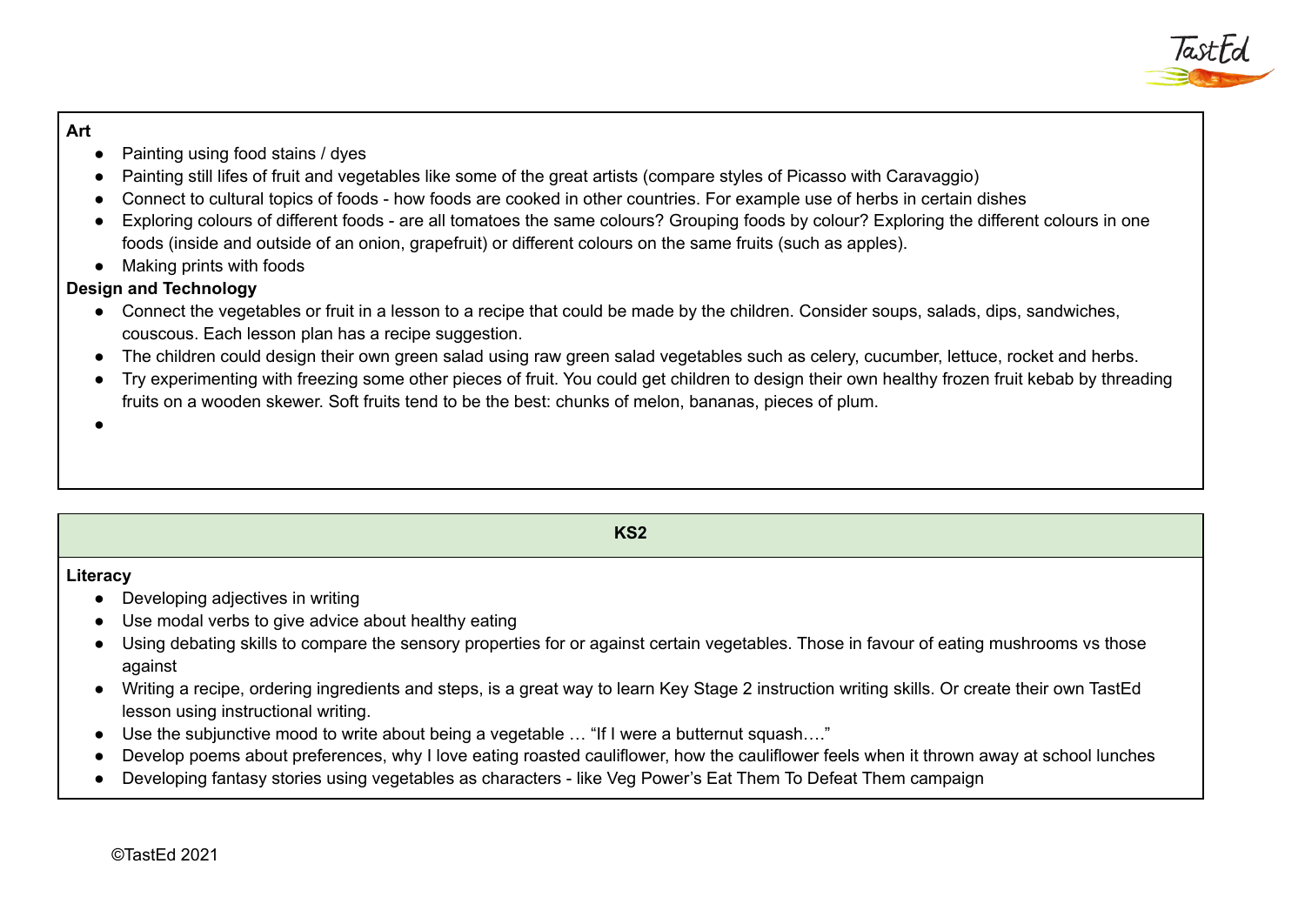

● News reports, videos communicating the different sensory properties of different fruit and veg, where they are grown, why they are good to eat, how different members of the class eat them at home, how school cooks them, best recipe ideas

#### **Maths**

● Use graphs, charts and tallies to collect class data. For example Year 5 - which is the crunchiest veg could be presented in different graphs, or class voting for preferred veg of the day.

#### **Science**

- Classification of fruits and veg as to how they make us feel, good things they give, things we prefer, sensory properties (how hard, soft, weight, texture, smell, taste)
- Development of simple keys to classify different fruit and veg according to their properties
- TastEd lessons can be a support to "explore examples of human impact (both positive and negative) on environments" Science KS2. Increased vegetable consumption can reduce the impact of humans on the environment. Discussions about vegetable and meat consumption from an environmental perspective.
- Study how an apple tree changes from seed to sapling to tree. Also study how it changes across the four seasons.
- TastEd lessons on cooked and raw foods can support pupils "grouping and classifying a variety of different materials; exploring the effect of temperature on substances" Science KS2 such as roasted and raw tomatoes, raw and frozen strawberries.
- TastEd lessons can be linked to "grow new plants from different parts of the parent plant, for example, seeds, stem and root cuttings, tubers, bulbs" Science Upper KS2
- The principles of freezing and melting, and turning solids into liquids and then gases, are included in the Key Stage 2 curriculum and can be taught by making a simple ice cream.

#### **Computing**

- Make stop motion using vegetables as characters like Veg Power's Eat Them To Defeat Them campaign
- Tweeting from a carrot about why they are so delicious to eat, or why they should be eaten
- Presentations on the senses, on growing from scraps, graphs on different favourite fruits and vegetables in the class

#### **Art**

- Painting using food stains / dyes
- Papier mache vegetables
- Do an observational painting of a single apple or collection of different apples.
- Painting still lifes of fruit and vegetables like some of the great artists (compare styles of Picasso with Caravaggio)
- Connect to cultural topics of foods how foods are cooked in other countries. For example use of herbs in certain dishes